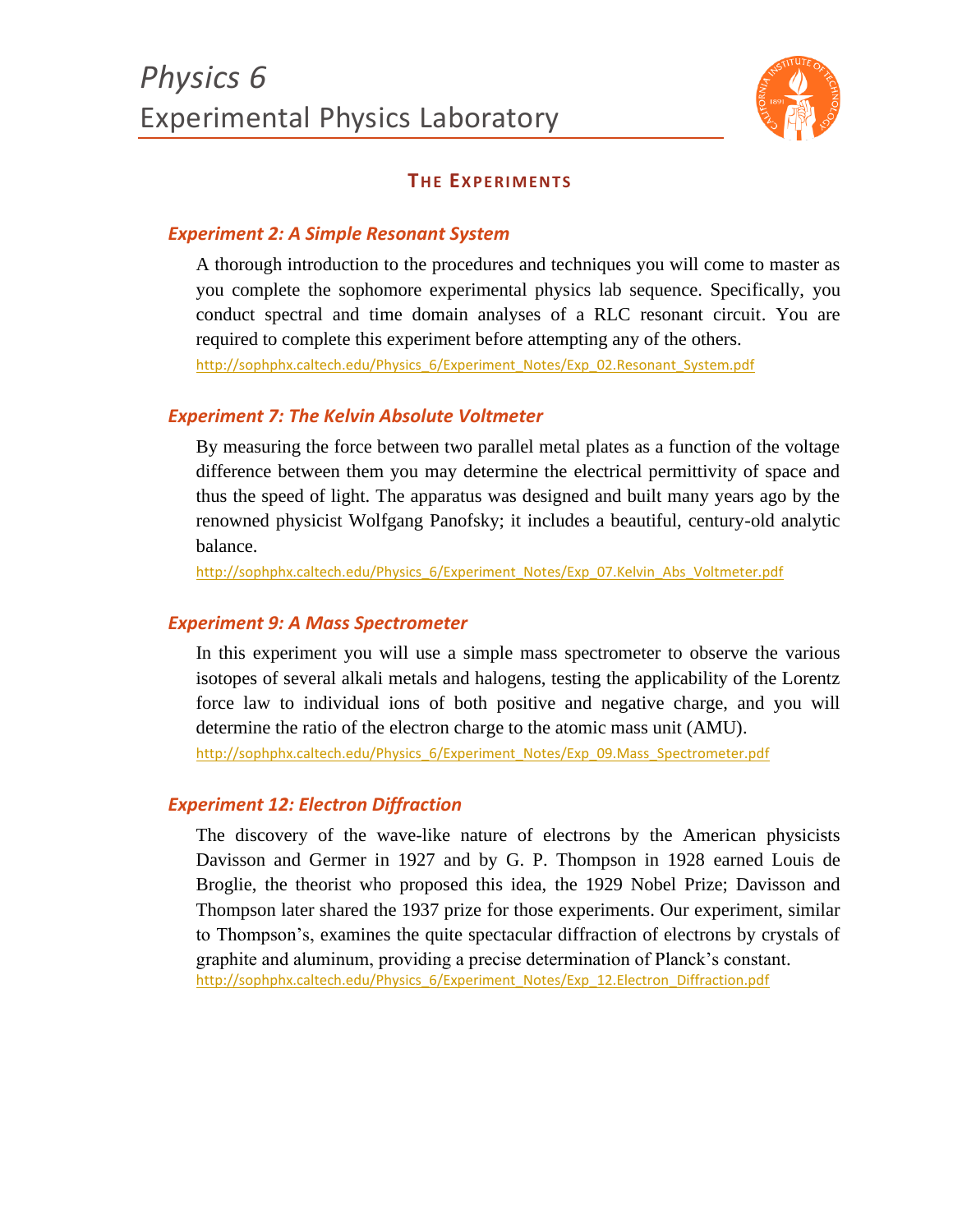# *Experiment 14: Lumped-Parameter Delay Line*

The apparatus consists of a 1-dimensional resonant cavity constructed from a 10-cell set of strongly-coupled LC resonators. The resulting transmission line is dispersive, and its spectrum of resonances is particularly rich. You will find that its behavior varies slightly from the predictions of the most straightforward theory, hinting at the existence of an additional high-frequency resonance well beyond its cutoff frequency. [http://sophphx.caltech.edu/Physics\\_6/Experiment\\_Notes/Exp\\_14.Delay\\_Line.pdf](http://sophphx.caltech.edu/Physics_6/Experiment_Notes/Exp_14.Delay_Line.pdf)

#### *Experiment 15: Sound Waves in a Cavity*

The apparatus is essentially a two-dimensional resonant cavity using air as the transmission medium of sound waves introduced by a speaker in a cavity wall. Analysis of the very rich spectrum of resonances provides the dispersion relation for sound waves in air and yields a very accurate determination of the speed of sound. [http://sophphx.caltech.edu/Physics\\_6/Experiment\\_Notes/Exp\\_15.Sound\\_Waves.pdf](http://sophphx.caltech.edu/Physics_6/Experiment_Notes/Exp_15.Sound_Waves.pdf)

## *Experiment 16: Analog Fourier Analysis*

Using a high-Q resonant filter to selectively amplify particular harmonics of a periodic input signal allows you to measure the Fourier component amplitudes and phases of the input waveform. Comparing your results with the mathematical calculation of these values will provide some interesting insights into the relationship between these particular abstract mathematical constructs and actual physical behavior.

[http://sophphx.caltech.edu/Physics\\_6/Experiment\\_Notes/Exp\\_16.Fourier\\_Anal.pdf](http://sophphx.caltech.edu/Physics_6/Experiment_Notes/Exp_16.Fourier_Anal.pdf)

# *Experiment 19: The Index of Refraction of Gasses*

Using a modern, research-grade implementation of Albert Michelson's famous interferometer design you will fairly accurately determine the indices of refraction of various gasses (air,  $CO<sub>2</sub>$ , He) at two wavelengths. Combining your results with a simple microscopic theory of the atomic origin of the refractive index provides some insight into the response of an atom's electrons to an oscillating external electromagnetic field.

[http://sophphx.caltech.edu/Physics\\_6/Experiment\\_Notes/Exp\\_19.Index\\_of\\_Refraction.pdf](http://sophphx.caltech.edu/Physics_6/Experiment_Notes/Exp_19.Index_of_Refraction.pdf)